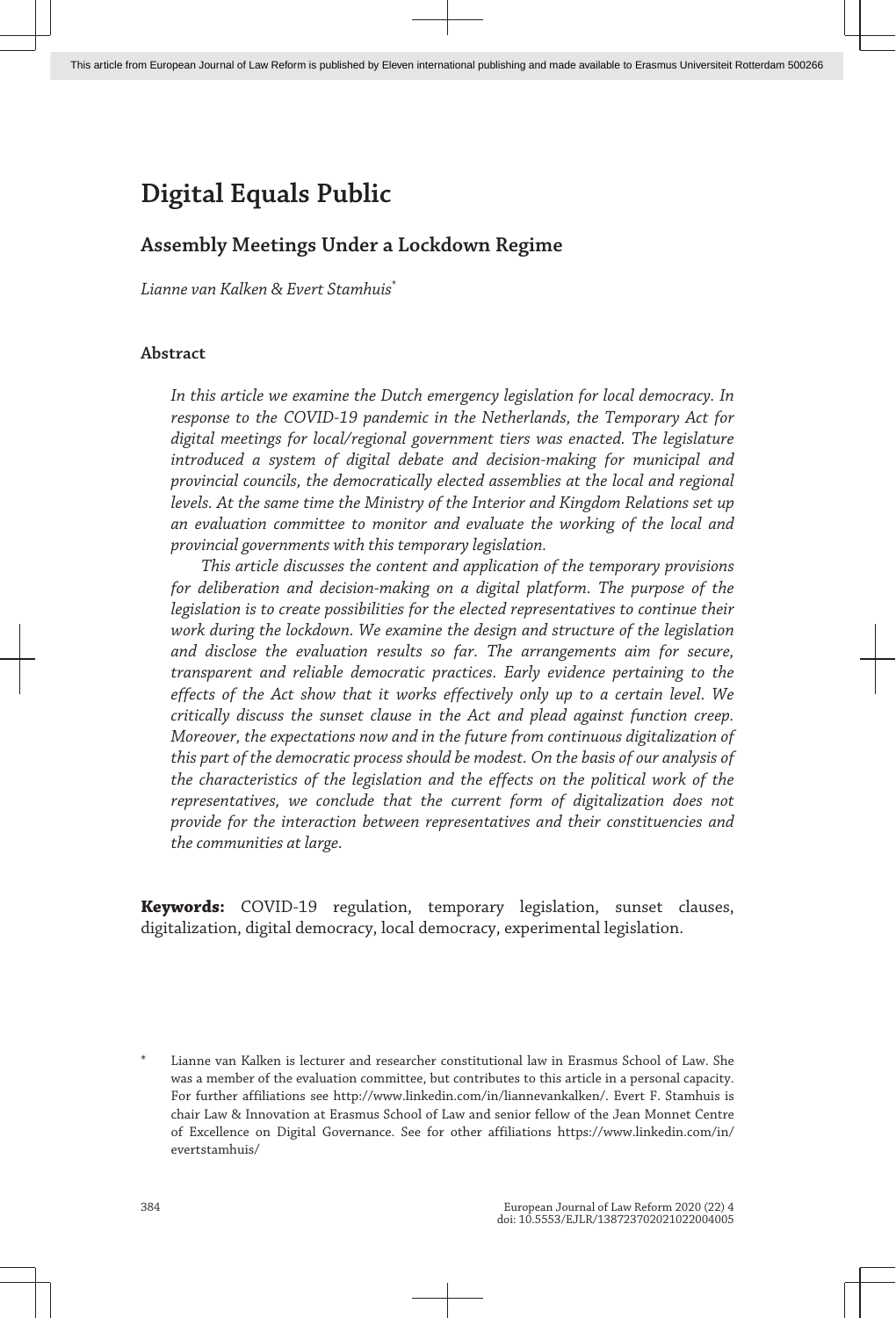#### **A Introduction**

Just before mid-March 2020 the COVID-19 pandemic was prevalent in full severity in the Netherlands, making it necessary to impose restrictions on movement and public gatherings. This affected the democratic process at all levels of government, leading to decisions being postponed or sinking below a minimum level of visibility towards the population. To counterbalance this impact the Dutch legislature moved swiftly and, within 22 days, enacted the Temporary Act digital deliberation and decision-making local democracy, the Act of 8 April 2020. The Dutch legislature introduced the option of digital debate and decision-making for, among others, municipal and provincial councils, the democratically elected assemblies at the local and regional levels. In addition, the Ministry of the Interior and Kingdom Relations set up an evaluation committee to monitor and evaluate whether and how the relevant governments benefit from this temporary legislation.

The Act addresses decision abstinence and lack of publicity, which would make the democratic system deficient in providing legally valid decisions timely and transparently. The relevant government authorities are in no position to allow that to happen, according to the national government, $1$  because they are not only dealing with the corona pandemic itself, $^2$  but also serving as essential links in the country's public administration to meet the challenges of today. Local and regional authorities should continue to act and be seen to do  $so<sub>3</sub>$  and therefore intervention by statute was deemed necessary.

In this article we discuss the contents of the Act and disclose the evidence on its effect so far, as was collected by the evaluation committee shortly after the entry into force of the Act. We present and analyse the material as a country report, with some reference to international literature, with the aim of providing country-specific knowledge. This does not serve to contribute to the theoretical debate among comparativists about the value of comparative constitutionalism, as summarized by Voermans.<sup>4</sup> Our article, however, implicitly argues in favour of sharing knowledge across jurisdictions, not least in such pressing circumstances as the pandemic, being aware that any transposition of arrangements will be accompanied by an appropriate level of adaptation and acculturation.<sup>5</sup>

The article is organized as follows. Section B, the legal descriptive part, deals with the way in which the intentions of the Act were translated into allowances to divert from statutory requirements for a legitimate deliberation and decision-

<sup>1</sup> Explanatory Memorandum, p. 1; all references to this memorandum regard the Dutch parliamentary documentation; Kamerstukken II, 2019-2020, 35424, nr. 3.

<sup>2</sup> Incidentally, it is not the local councils but the mayors and the distinct security regions that are leading in the fight against the COVID-19 pandemic.

<sup>3</sup> Explanatory Memorandum, p. 6.

<sup>4</sup> W.J.M. Voermans, 'From legal imposition to legal invitation. From transplants to mutual learning, benchmarks and best-practice-inspiration', *European Journal of Law Reform* 2018. DOI: 10.5553/EJLR/138723702018020001003.

<sup>5</sup> A. Baraggia, 'Challenges in comparative constitutional law studies: between globalization and constitutional tradition', *Law and Method*, October 2017. DOI: 10.5553/REM/.000026.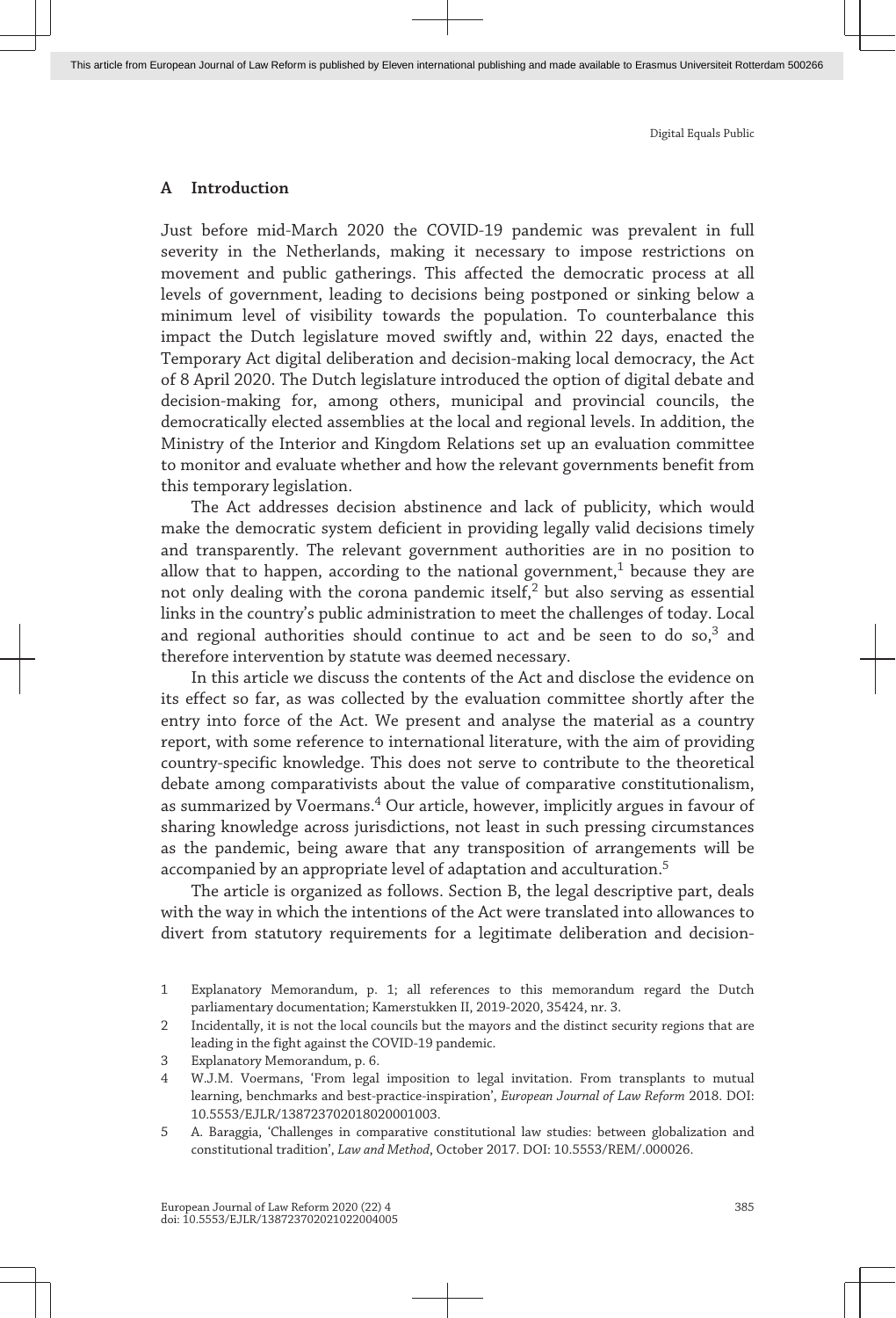making. We examine the temporary nature of the Act in that section as well. Section C then moves to the empirical part, showing the outcome of the evaluation studies. We present our concluding remarks and recommendations in Section D.

#### **B Content of the Temporary Act**

By moving the bill so quickly, the Dutch legislature gave high priority to the continuation of deliberation and decision-making of the assemblies of elected representatives. Owing to the lockdown circumstances in the early weeks of the pandemic in the Netherlands, elected members could hardly come to assembly meetings in person, so meetings were not scheduled, adjourned or held with a part present and a part following online. Current statutory arrangements do provide for decision-making with a limited number of members physically present. $^6$  This so-called quorum procedure was used here and there, sometimes with the participation of others via an online platform, as a remedy against the risk of decision abstinence but was finally banned, being unattractive in the light of public support and democratic legitimization. Moreover, the procedure still requires the physical presence of persons, which was found to be in violation of the lockdown rules and a bad example on the part of the public authorities.

The public nature of the deliberation and decision-making was the main reason for submitting the bill for this Temporary Act. The Explanatory Memorandum communicates the central government's recognition of the extraordinary position of the local and regional representatives and illustrates the considerable weight it attaches to the publicity of the decision-making process, even in the context of the corona pandemic. The focus is on the members of the public being able to follow the assembly proceedings live stream, in order to secure its public nature. Articles 1.3, 2.3 and 3.1 provide for this transparency as a minimum requirement for legitimate deliberation and voting.

The focus of the temporary arrangement in the Act is on those procedures for which openness to the public is normally essential and laid down in law. That is particularly the case for the deliberation and decision-making of the assemblies of elected representatives, who in the constitutional construction are the highest authorities in the internal hierarchy. For those assemblies the relevant statutes require the meetings to be public by default. $^7$  Videoconferencing combined with open live streaming is presented in the Act as a temporarily legitimate alternative to the face-to-face assembly of the elected members. Seeing eye to eye and witnessing non-verbal language are supporting arguments for preferring

<sup>6</sup> 'Raad niet besluiteloos door Corona', Yolanda de Koster, [Binnnenlandsbestuur.nl](http://Binnnenlandsbestuur.nl) 17 maart 2020 (available at: [www.binnenlandsbestuur.nl/bestuur-en-organisatie/nieuws/raad-niet-besluiteloos](http://www.binnenlandsbestuur.nl/bestuur-en-organisatie/nieuws/raad-niet-besluiteloos-door-corona.12646927.lynkx)[door-corona.12646927.lynkx\)](http://www.binnenlandsbestuur.nl/bestuur-en-organisatie/nieuws/raad-niet-besluiteloos-door-corona.12646927.lynkx).

<sup>7</sup> Art. 23 Provinces Act *(Provinciewet),* Art. 23 Municipalities Act *(Gemeentewet),* Art. 35 Water Authorities Act *(Waterschapswet),* Art. 19 Act on Special Bodies Bonaire, St, Eustatius & Saba.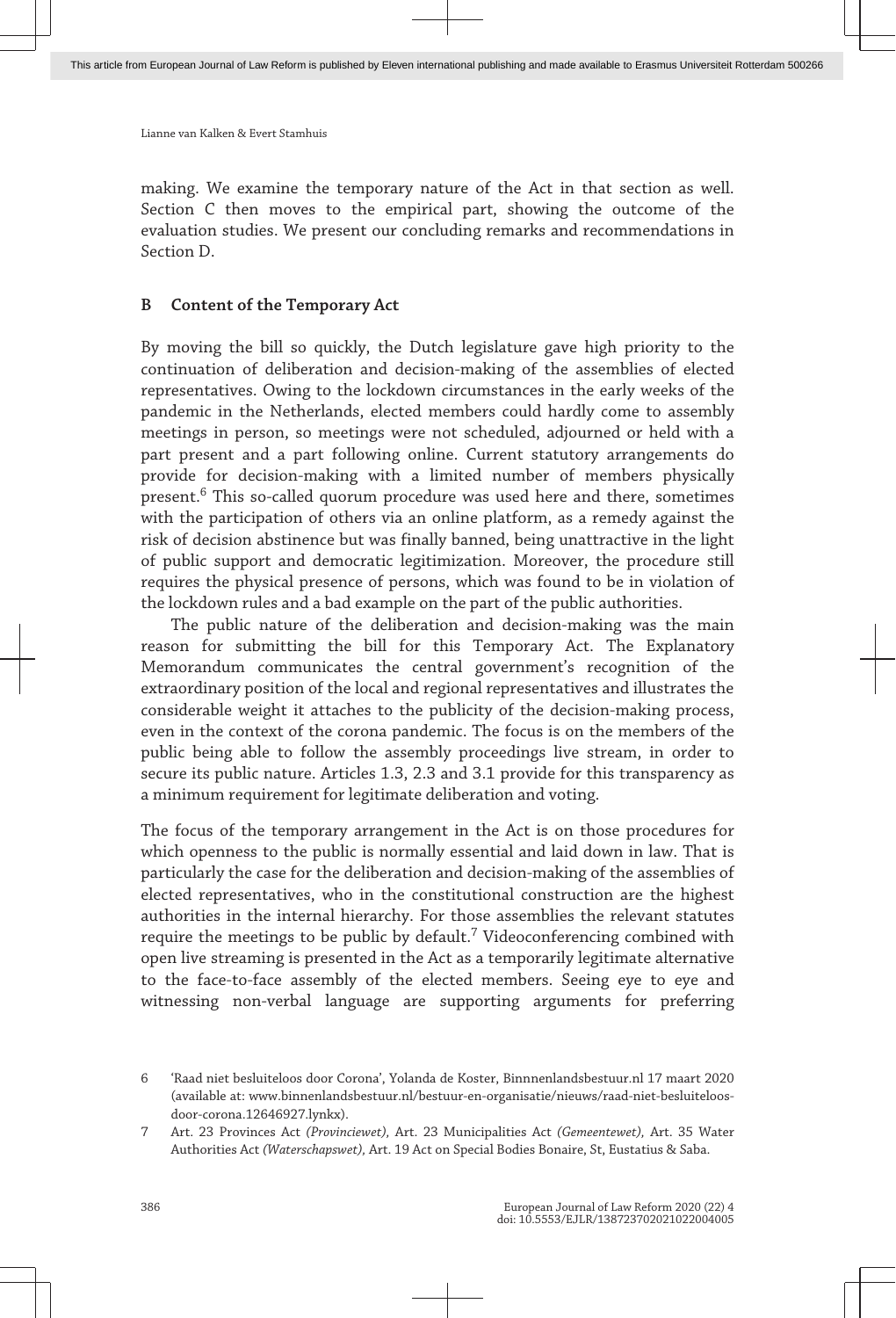videoconferencing and for rejecting audio broadcasting alone. $^8$  In essence, this Act expresses that 'digital' can also qualify as 'public' as long as certain minimum requirements are fulfilled. On the contrary, all varieties of non-public meetings, secret votes, etc. cannot be digitalized on the basis of this Act.

In five short chapters the Act allows the various types of decentralized government to switch to digital proceedings for their assemblies. The Act is drafted as an exception to the various statutes that apply to these decentralized bodies, as quoted previously, and essentially follows the same pace for all. It allows for the public meetings of the assembly of elected representatives to be held in a digital environment and sets minimum requirements for that meeting and regulates the voting procedures and the digital meetings of official committees of those assemblies. It also provides for the delegation of legislative powers to the Minister of the Interior and Kingdom Relations to frame rules regarding details of technical requirements, public access and further procedural details A separate chapter deals with allowances when certain statutory time limits for financial reporting are not met, due to the pandemic. That part of the Act is not relevant for this article.

Government bodies falling under the Act are, primarily, the three public bodies resulting from geographical decentralization: provinces (Chapter 1 of the Act), municipalities (Chapter 2) and the special bodies for the three small islands in the Caribbean that do not have autonomous status: Bonaire, St Eustatius and Saba (Chapter 5). The water authorities (*waterschap*) are a product of recognized functional decentralization that is deeply rooted in Dutch history. For their proceedings the Act also provides for digitalization (Chapter 3).

The statutory publicity requirement can be fulfilled, according to the Act, when the meeting in the digital environment can be followed by the population real time but remotely, that is, through a live video connection. Minimum requirements for a digital meeting to qualify as such are the following: (i) Every member has access to the deliberations and voting. (ii) Every member's identity is visibly and audibly verifiable by the chairperson, the co-members and the public. (iii) The chairperson is capable of maintaining order on the floor and of deciding on the sequence of the voting items. Interestingly the Act does not list computer security criteria, where the explanatory memorandum explicitly requires that no technical interference with the debate and decision-making process can happen, either from inside (support staff) or from outside.

Most of the decisions in such assemblies are taken by majority vote. Voting by way of a public declaration during the videoconference is the default procedure for items that do not require a secret vote. The form of that declaration can be adapted to the platform that is used, be it by way of vocal expression, clicking on an icon or virtual hand raising. The chairperson can decide to switch to letter voting, when he or he thinks it appropriate, ending in non-secret letter voting, following the procedure of the secret letter vote. For some items a secret vote is mandatory by statute. Then the voting should always take place by letter. For combining digital meeting with voting by letter a manual has been distributed by

<sup>8</sup> Explanatory Memorandum, p. 5.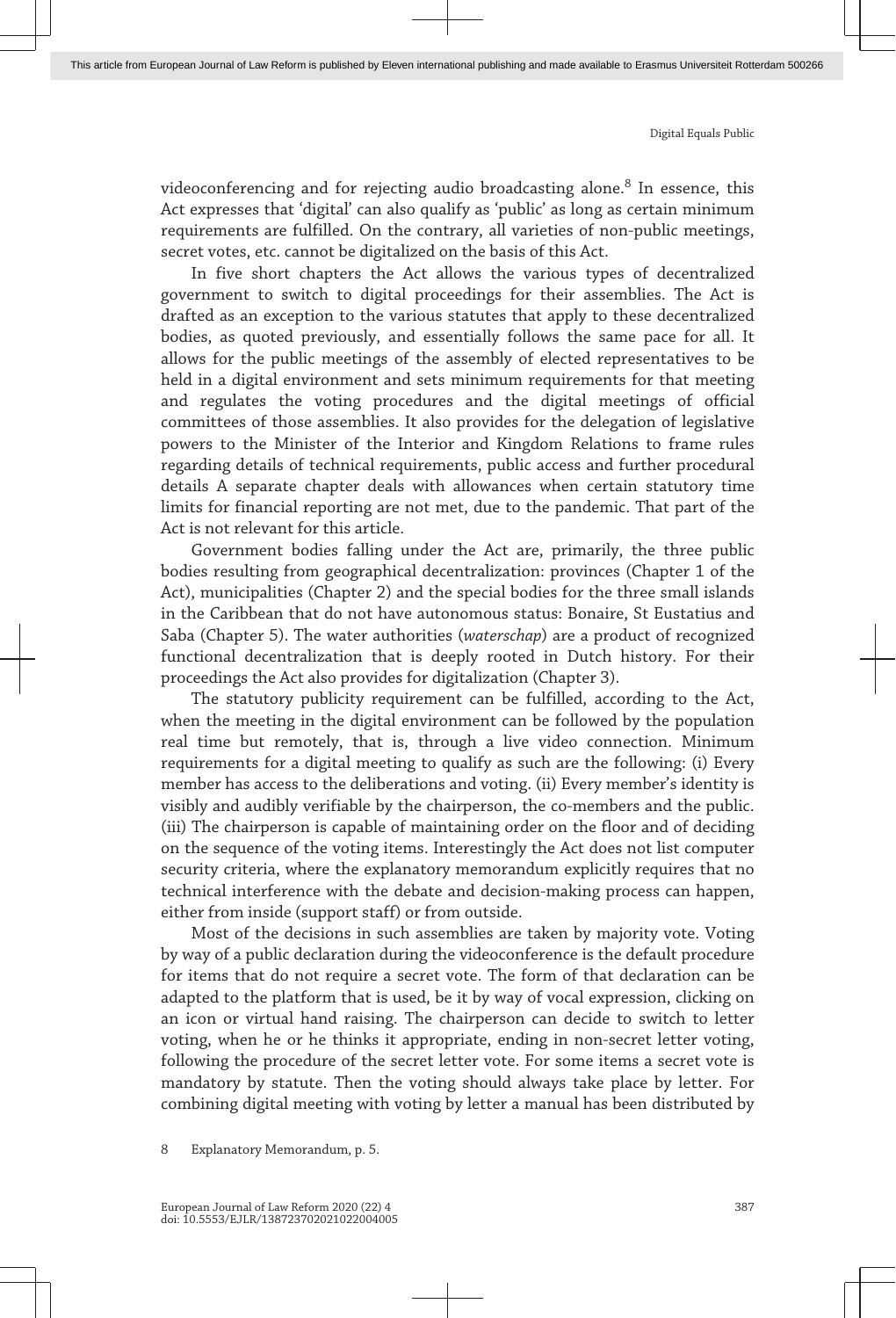a multi-stakeholder platform for local democracy<sup>9</sup> to support local councils and their clerks. According to the Act and that manual, a vote letter is delivered by council members to the ballot box or sent by mail or courier. Further details on authenticity and secrecy are included in the manual.

Chapter 4 of the Act attends to a specific topic. Joinder of municipal functions in a common organization has been recognized by a separate statute (the Act on Common Regulations), and the Temporary Act does provide for exceptions to that statute in order to allow the same digitalization to happen in the context of the common activities. The same specificity is true of Chapter 6, where the Act allows the minister to indulge provincial and local authorities when the corona crisis causes delays in their conclusion of financial accounts. This concerns the budget relations between central government and provinces and municipalities, as laid down in the Financial Relation Act.

Chapter 7 contains two general provisions, giving the official citation title of the Act and, more importantly, providing for the temporary character of the Act. Article 7.1 arranges for immediate entry into force after publication of the Act and for a fixed end of force on 1 September 2020. That fixed end can – according to the second sentence of Article 7.1 – be postponed by way of a Royal Decree, $^{10}$ each time for a maximum of two months. The Act thus carries a sunset clause in order to express the temporary nature of the whole arrangement. It is one of the instruments by which the legislature can secure the effect of a change of circumstances in the future and render the arrangement a temporary one, for which we now live in a golden age, according to Bar-Siman-Tov. $11$ 

In the literature on temporally limited legislation a distinction is described between legisprudential or technocratic uses, on the one hand, and a political use, on the other hand.<sup>12</sup> The first category of use applies to those instances where the legislature seeks to improve the quality of the new rules – in terms of its adaptability to changing circumstances – by proactively building in a review process. Regulation that allows for evaluation after some time, with input on the effects of the rules from the regulated field, is smarter or more responsive and a better safeguard for effective impact on the field.<sup>13</sup> The second category, political use, applies when the temporal limitations are instrumental in overcoming political hesitations or outright opposition against proposed legislation. The

- 9 Program Democracy in Action 2018-2022, a cooperation of the Ministry of the Interior & Kingdom Relations, the Assembly of Dutch Municipalities and the national unions of council members, aldermen, council clerks, municipality secretaries and mayors; available at: [https://](https://lokale-democratie.nl/) [lokale-democratie.nl/](https://lokale-democratie.nl/).
- 10 A Royal Decree is a decision taken by the government and signed by the monarch. In the Dutch legal tier system, it is ranked between the decision of an individual minister and the decrees that require involvement of parliament (*algemene maatregel van bestuur*).
- 11 I. Bar-Siman-Tov, 'The lives and times of temporary legislation and sunset clauses', *American Journal of Comparative Law* 2018, 66(2), 453-457 on 453.
- 12 I. Bar-Siman-Tov & G. Harari-Heit, 'The legisprudential and political functions of temporary legislation', in S. Ranchordas & Y. Roznai (eds.), *Time, Law and Change: An Interdisciplinary Study*, Oxford, Hart Publishing, 2020, 227, on 230.
- 13 N. Gunningham & D. Sinclair, 'Smart regulation', in P. Drahos (ed.), *Regulatory Theory. Foundations and Applications*, Australian National University Press, Acton (AUS), 2017, 133-148.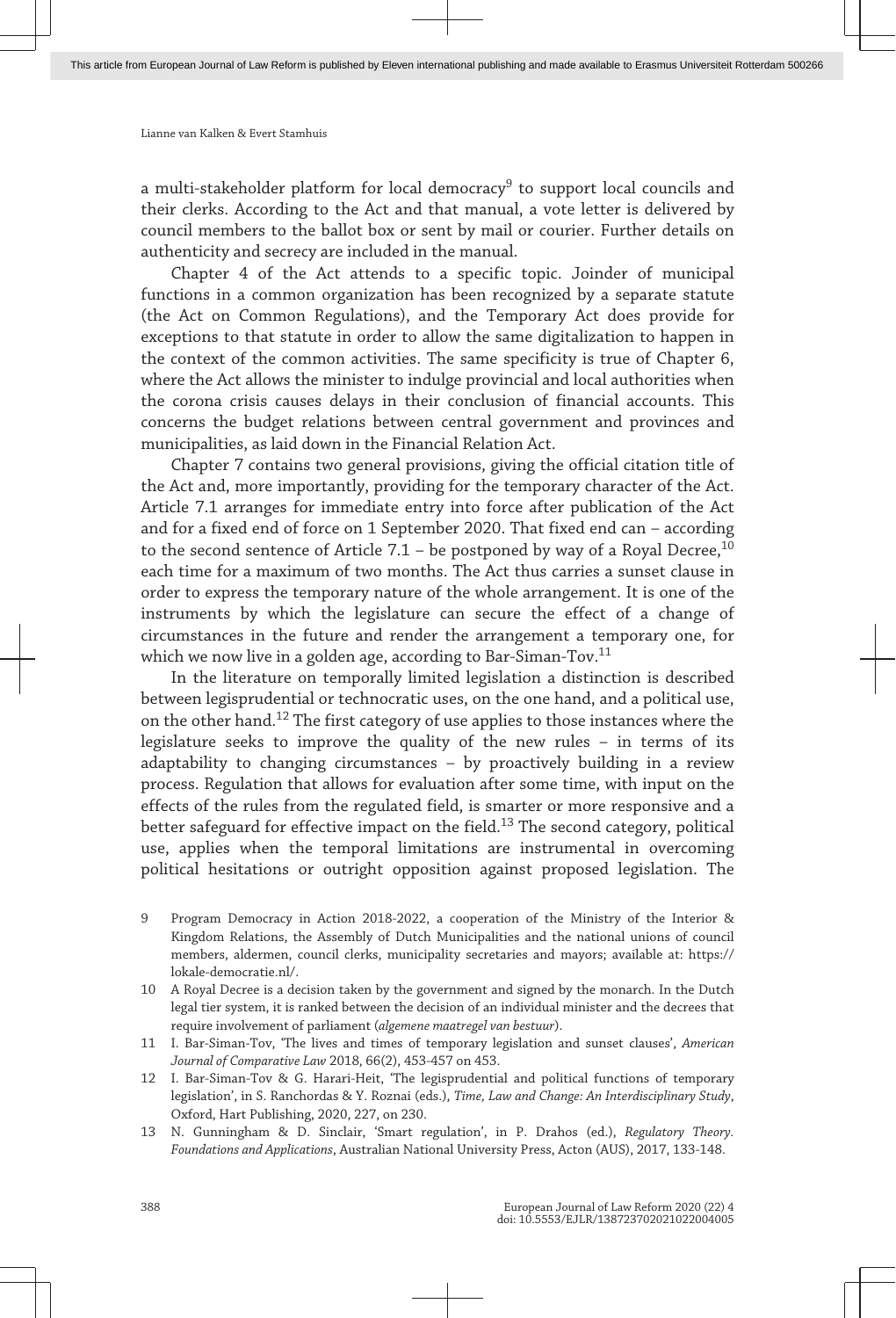threshold to support a bill in the legislative process is lowered with reference to the 'only temporal' nature of the proposal. A delegation of power is sometimes hidden in the review arrangements when the involvement of parliament is exempted for the consecutive review of a statute. These are referred to in the literature as 'Henry VIII clauses', referring to the 16th century English ruler, who is associated with a tendency to bypass parliament.<sup>14</sup>

First and foremost, the sunset clause in this Temporary Act bears a technocratic nature. Evidence for that is found in the parliamentary documentation.<sup>15</sup> It is a statute that intervenes in a crisis situation, which is expected to be temporary. At the end of this specific situation, the legislation can and should be withdrawn, and a simple way to achieve that effect is the actual sunset. Despite this technocratic intention of the bill, the political use of the sunset can also be traced, particularly in the various contributions to the, in itself rudimentary, debate on the bill in the two houses of the Dutch Parliament. The video record of the row of senators climbing the lectern to stress their consent being dependent on the temporal nature of the Act provides clear evidence of this consideration.<sup>16</sup>

In order to remain within the technocratic usage of time limits, a reference to the pandemic in the arrangement for postponement and an inclusion of the discussion of the evaluation reports in parliament by way of a procedural provision would have been consistent.<sup>17</sup> However, Article 7.1 contains neither any criterion for the decision to postpone the fixed end nor a procedural requirement to involve parliament in the decision and discuss the reports of the evaluation committee, before an extension is decided. The absence of both substantive and procedural thresholds allows for the extraordinary provision to still be in force long after the current crisis has been overcome. A misplaced enthusiasm for digital meetings, that is, a short memory regarding the supremacy of physical meetings, discussions and voting over digital proceedings,<sup>18</sup> can lead the central government to use the extension option beyond its original context.

A fortunate counterbalancing mechanism against this shortcoming is found in the fact that the relevant assemblies are independent in regard to whether and for how long they use the exceptional digital platform.<sup>19</sup> The presiding mayor or governor or the majority of the members can decide to move the meetings from the digital platform back to their assembly halls, irrespective of the continuation

<sup>14</sup> Lord Rippon, Henry VIII Clauses, (1989) *Statute Law Review*, 205-207; N.W. Barber & A.L. Young, 'The rise of prospective Henry VIII clauses and their implications for sovereignty', *Public Law* 2003, 113, available at: SSRN: [https://ssrn.com/abstract=2744709;](http://https://ssrn.com/abstract=2744709) C. Forsyth & E. Kong, 'The constitution and prospective Henry VIII clauses', *Judicial Review* 2004, on 17, fn. 1.

<sup>15</sup> *See* the Explanatory Memorandum, p. 3.

<sup>16</sup> Available at: [www.eerstekamer.nl/verslagdeel/20200407/wetsvoorstel](http://www.eerstekamer.nl/verslagdeel/20200407/wetsvoorstel) (last accessed 01 October 2020).

<sup>17</sup> A. Kouroutakis & S. Ranchordas, 'Snoozing democracy: sunset clauses, de-juridification, and emergencies', *Minnesota Journal of International Law* 2016, 25(1), 29-78, on 55-56.

<sup>18</sup> As confessed to on p. 3 of the Explanatory Memorandum.

<sup>19</sup> The minister points to this aspect in the Explanatory Memorandum on p. 8.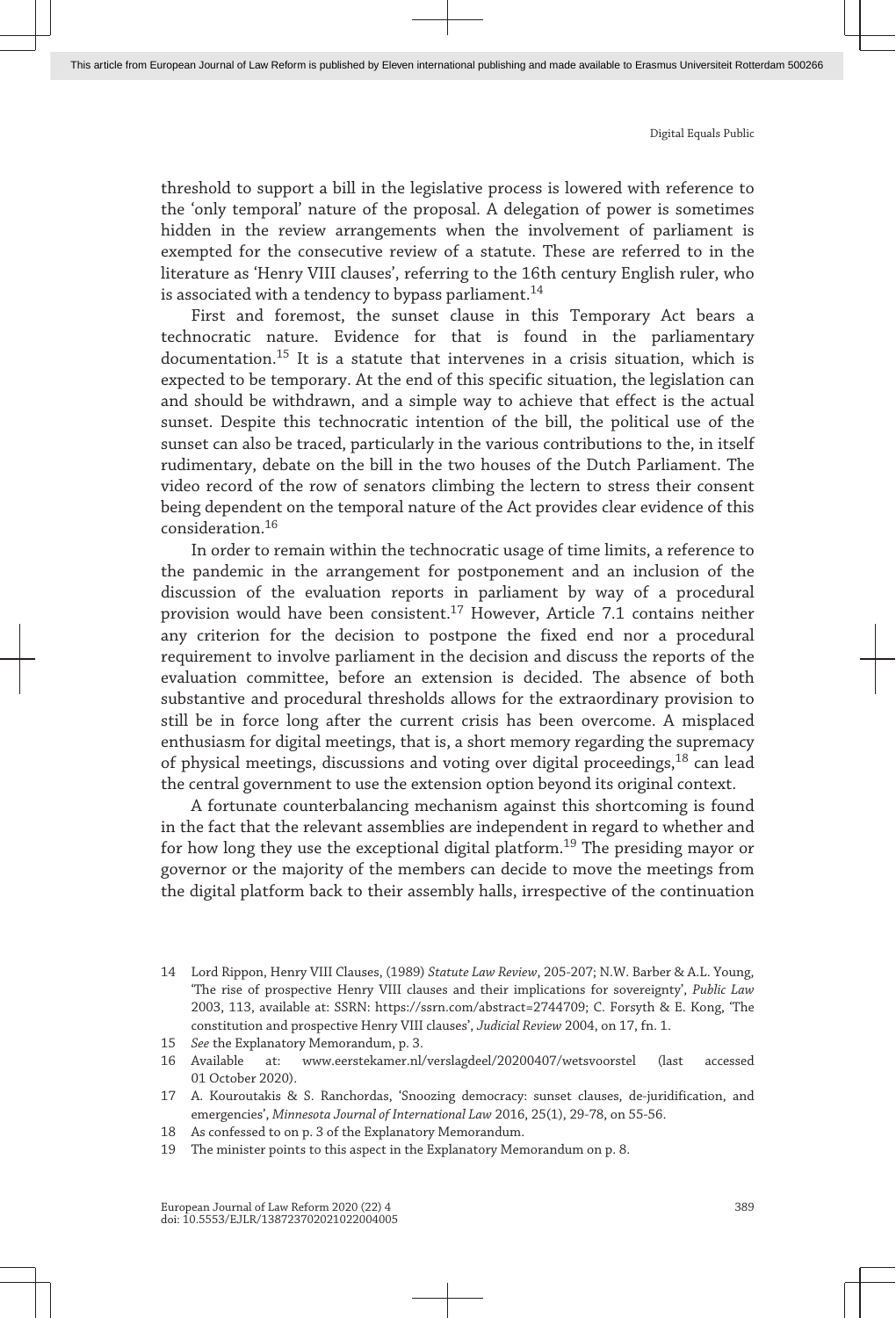of this Act beyond the emergency it is designed for.<sup>20</sup> However, there is duality in this independence. The political rulers of the day, usually a majority of the members of the relevant assembly, may find the practice of digital deliberations attractive. It may be perceived as a welcome brake mechanism on the long but non-consequential statements of the members of the opposition, which render council meetings very time-consuming and inefficient. The Act does not contain a safeguard against the toxic mix of a central government with short memory and a less democratically inclined local majority. Explicit criteria and more procedural safeguards for the extension could have presented a mechanism against such an occurrence in the future.

The Dutch parliament has already been informed by letters of the Minister of the Interior of the first and second deferral of the sunset. Those letters, however, carry very few supporting arguments. The first letter $^{21}$  states that circumstances have not changed and that it is better to provide certainty before the summer recess. What is important to note is that the evaluation committee also pleaded in its first report for this extension. The first period of three months may have been unrealistically short, anyway. The second letter<sup>22</sup> refers to the rising infection rates in the fall and to the request for deferral from organizations on behalf of the actors involved in the local and regional governments.

The Act remains silent on technical requirements. The relevant authorities have independence in regard to their choice of IT systems. A limited number of mainstream systems are available, yet technology neutrality has primary importance. Intending to meet this standard, the Act does not prescribe any process or scenario but merely lists the substance of the requirements for a legitimate assembly debate and decision. The practical challenges lie in the combination of a videoconferencing platform with the system already in use for document distribution and information to council members.<sup>23</sup> Disruptions in the IT are dealt with, not in the Act but in the explanatory memorandum, as impediments to participate, comparable to illness and other force majeure. As long as the minimum number of voting members remains digitally present, the ballot is valid.<sup>24</sup> Unlawful interventions in the decision-making by breaches of IT security have been mentioned previously and are to be excluded under the substantive requirements.

<sup>20</sup> One of the provinces already decided to return to physical public meetings at a locality that allows for the observance of COVID-19 measures; with a reference to the poor quality of the digital debate; available at: [www.noord-holland.nl/Actueel/Archief/2020/Augustus\\_2020/](http://www.noord-holland.nl/Actueel/Archief/2020/Augustus_2020/Provinciale_Staten_vergaderen_vanaf_14_september_in_Egmond) [Provinciale\\_Staten\\_vergaderen\\_vanaf\\_14\\_september\\_in\\_Egmond](http://www.noord-holland.nl/Actueel/Archief/2020/Augustus_2020/Provinciale_Staten_vergaderen_vanaf_14_september_in_Egmond) (last accessed 02 October 2020).

<sup>21</sup> Kamerstukken II, 2019-2020, 35424, nr. 7.

<sup>22</sup> Letter of 8 October 2020; at the time of concluding this article a number in the file Kamerstukken II, 2019-2020, 35424, was not yet published.

<sup>23</sup> Explanatory Memorandum, p. 6.

<sup>24</sup> *Ibid.*, p. 5.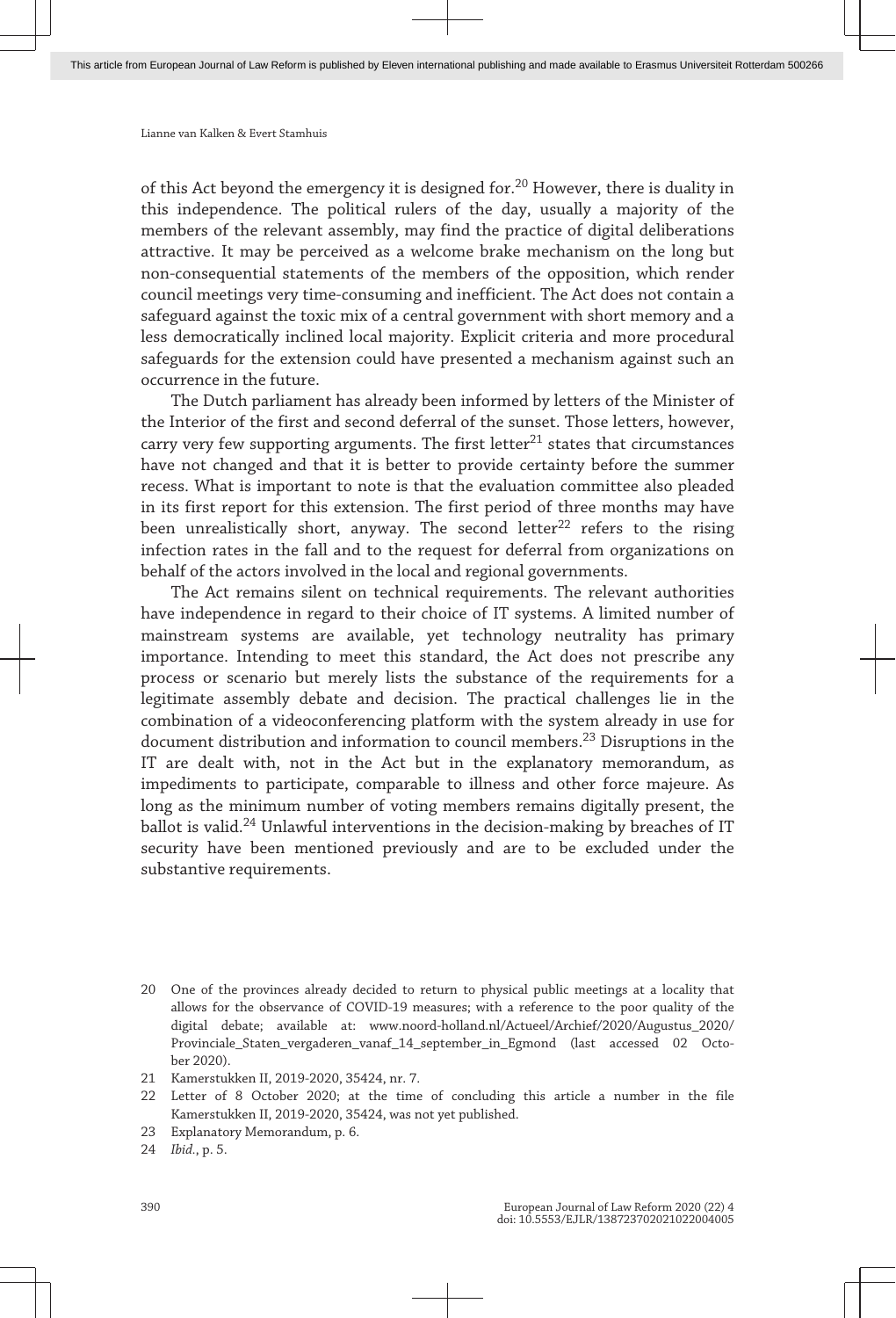### **C Application of the Temporary Act**

This section explains the application of the Temporary Act as it was found by the evaluation committee. The committee focused its research on three aspects, in line with the assignment it received from the ministry: (i) legal and constitutional aspects (ii) technical and cybersecurity aspects (iii) political aspects. The committee published two reports so far, one in May  $2020^{25}$  and the other in July 2020.<sup>26</sup> A third report is announced for November 2020. In the next paragraph the data and facts after the first month of working with the Temporary Act are presented. Topics are the participation rate, the technical and security details and the preliminary appreciation of digital deliberation and decisionmaking. After that, section II analyses the July Report, which revealed more details about the actual impact on the political and democratic practices within the relevant authorities. Questions dealt with are as follows: How do the local councillors consult and deliberate? Do they see sufficient opportunities for proper debate?

#### *I The First Report*

In the first report the focus is mostly on facts and figures in regard to the use of the Temporary Act by the local governments. These have been gathered primarily between 1 May and 13 May by conducting surveys among the clerks at the different local and regional levels. Table 1<sup>27</sup> gives the distribution on the actual meetings in a digital environment.

| Have digital meetings already<br>been held in your municipality/<br>province/water authority? | Munici- %<br>palities |     | Provin- %<br>ces |     | Water %<br>authori-<br>ties |     |
|-----------------------------------------------------------------------------------------------|-----------------------|-----|------------------|-----|-----------------------------|-----|
| (1 answer possible)                                                                           |                       |     |                  |     |                             |     |
| yes                                                                                           | 192                   | 88  | Н                | 92  | 13                          | 65  |
| No, but a digital meeting has been<br>scheduled                                               | 15                    | 7   |                  | 8   | 5                           | 25  |
| No, and there are no concrete plans 12<br>yet                                                 |                       | 5   | 0                | 0   | $\mathcal{D}$               | 10  |
| N                                                                                             | 219                   | 100 | 12               | 100 | 20                          | 100 |

#### *Table 1*

As the table shows, in the majority of the municipalities (88%), provinces (92%) and water authorities (65%), digital meetings took place by mid-May. No digital meetings have been conducted by the island councils in the Caribbean in April and May. In two-thirds of the municipalities, decisions have been made during

<sup>25</sup> Available at: [https://kennisopenbaarbestuur.nl/rapporten-publicaties/eerste-tussenrapportage](https://kennisopenbaarbestuur.nl/rapporten-publicaties/eerste-tussenrapportage-evaluatiecommissie-tijdelijke-wet-digitale-beraadslaging-en-besluitvorming/)[evaluatiecommissie-tijdelijke-wet-digitale-beraadslaging-en-besluitvorming/.](https://kennisopenbaarbestuur.nl/rapporten-publicaties/eerste-tussenrapportage-evaluatiecommissie-tijdelijke-wet-digitale-beraadslaging-en-besluitvorming/)

<sup>26</sup> Available at: [https://kennisopenbaarbestuur.nl/rapporten-publicaties/tweede-rapportage](https://kennisopenbaarbestuur.nl/rapporten-publicaties/tweede-rapportage-evaluatiecommissie-tijdelijke-wet-digitale-beraadslaging-en-besluitvorming/)[evaluatiecommissie-tijdelijke-wet-digitale-beraadslaging-en-besluitvorming/.](https://kennisopenbaarbestuur.nl/rapporten-publicaties/tweede-rapportage-evaluatiecommissie-tijdelijke-wet-digitale-beraadslaging-en-besluitvorming/)

<sup>27</sup> First report of the Evaluation committee, May 2020, p. 22.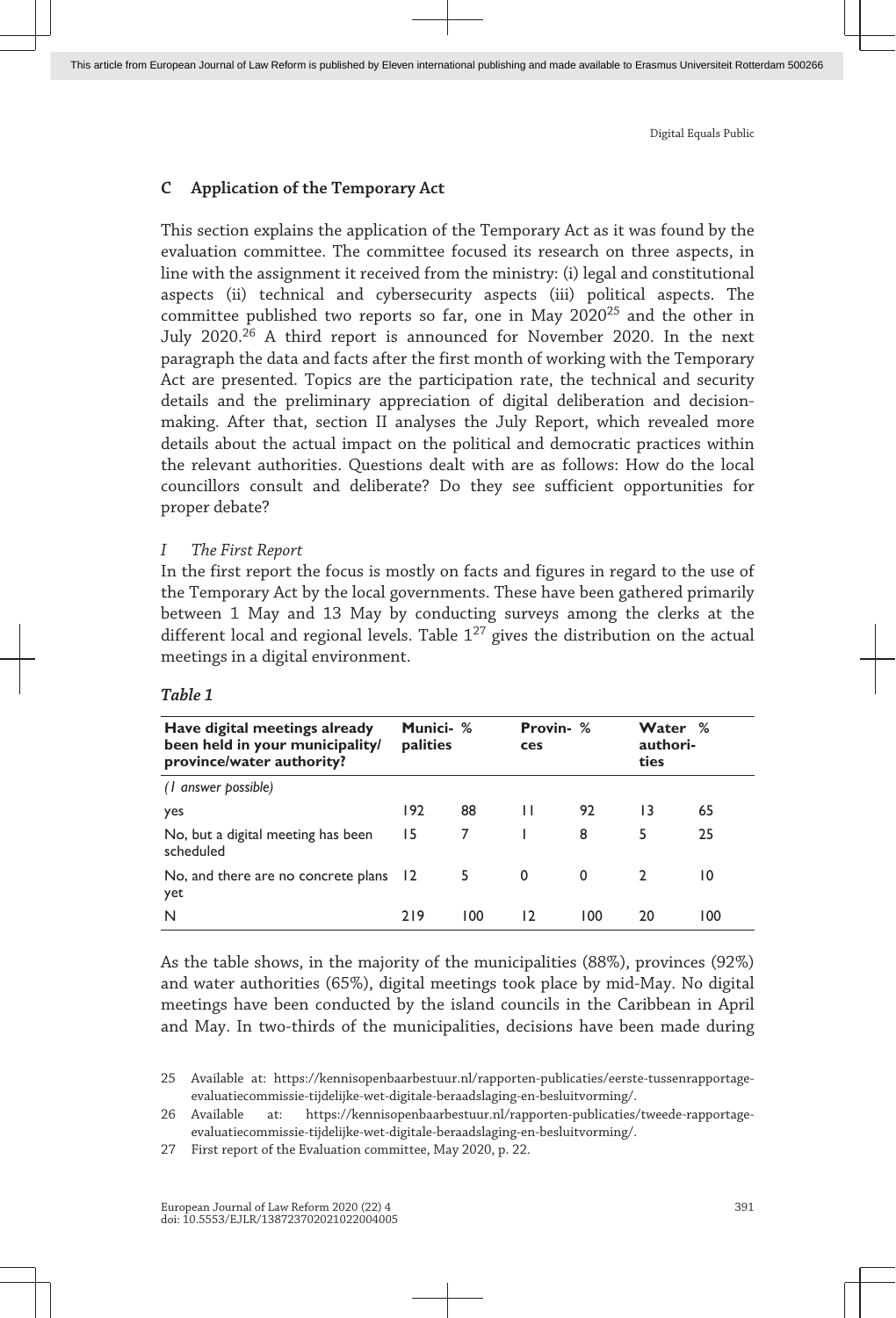the digital council meetings. This number is higher (three-quarters) in the provinces and water authorities. Most local governments have produced more detailed and mainly informal agreements about the various aspects of digital meetings, such as the speaking order on the digital floor.

Little use has been made of the option of a voting app in digital meetings. A voting app was used in only 9% of local council meetings and in 25% of provincial meetings. The Temporary Act also makes it possible to vote in writing, but this option has been used even less. The committee found only two instances of nonsecret letter voting.

The surveys contained questions about personal experiences concerning the digital meetings as well. The majority of the clerks replied with a positive or neutral answer. 'It works, but it's not ideal' is a statement that sums up the opinion of the clerks. It is found to be a good alternative during this corona pandemic, but there are all sorts of disadvantages. Representatives miss the contact and interaction that are normally there during physical meetings, debating is more difficult, and the digital meetings are experienced as more intense and tiring. Managing and guiding the digital meetings is difficult for most chairpersons, especially when technology is ailing or failing.

#### *1 Technical and Cybersecurity Aspects*

With regard to the technical and cybersecurity aspects, it is important to distinguish between deliberation meetings and decision-making meetings. For deliberation, most decentralized authorities in the Netherlands make use of widespread commercial platforms such as Microsoft Teams and Zoom. The software is easily available, has already been used in some cases or can easily be connected to other software that has been used before. These systems, however, have some disadvantages, according to the report. While Zoom is user friendly, it had received frequent negative attention in the media owing to security risks. Microsoft Teams is secure and stable but has the limitation that a maximum of four participants can be displayed simultaneously. This is not only perceived as impractical during a meeting but can also raise questions when voting has to take place in the decision-making meetings. The evaluation committee also notes that a few incidents have been reported but no major ones. A lot of work has been done to get digital meetings off the ground in municipalities, provinces and water authorities. Although there are sometimes technical problems and members take time to get accustomed to the new style, meetings often continue as usual and incidents can presumably be qualified as start-up problems.

For the voting at decision-making meetings, there are security risks when using separate voting apps. The greatest risk concerns establishing the identity of the voter: it cannot be established with sufficient certainty that the elected representative who takes part in the meeting is the same individual who expresses his vote in the voting app. This risk is not present when one digital environment is used for meetings and voting. The evaluation committee realizes that the majority of municipalities and provinces, as well as all water authorities, chose not to use digital apps to vote. But where digital deliberations and decisions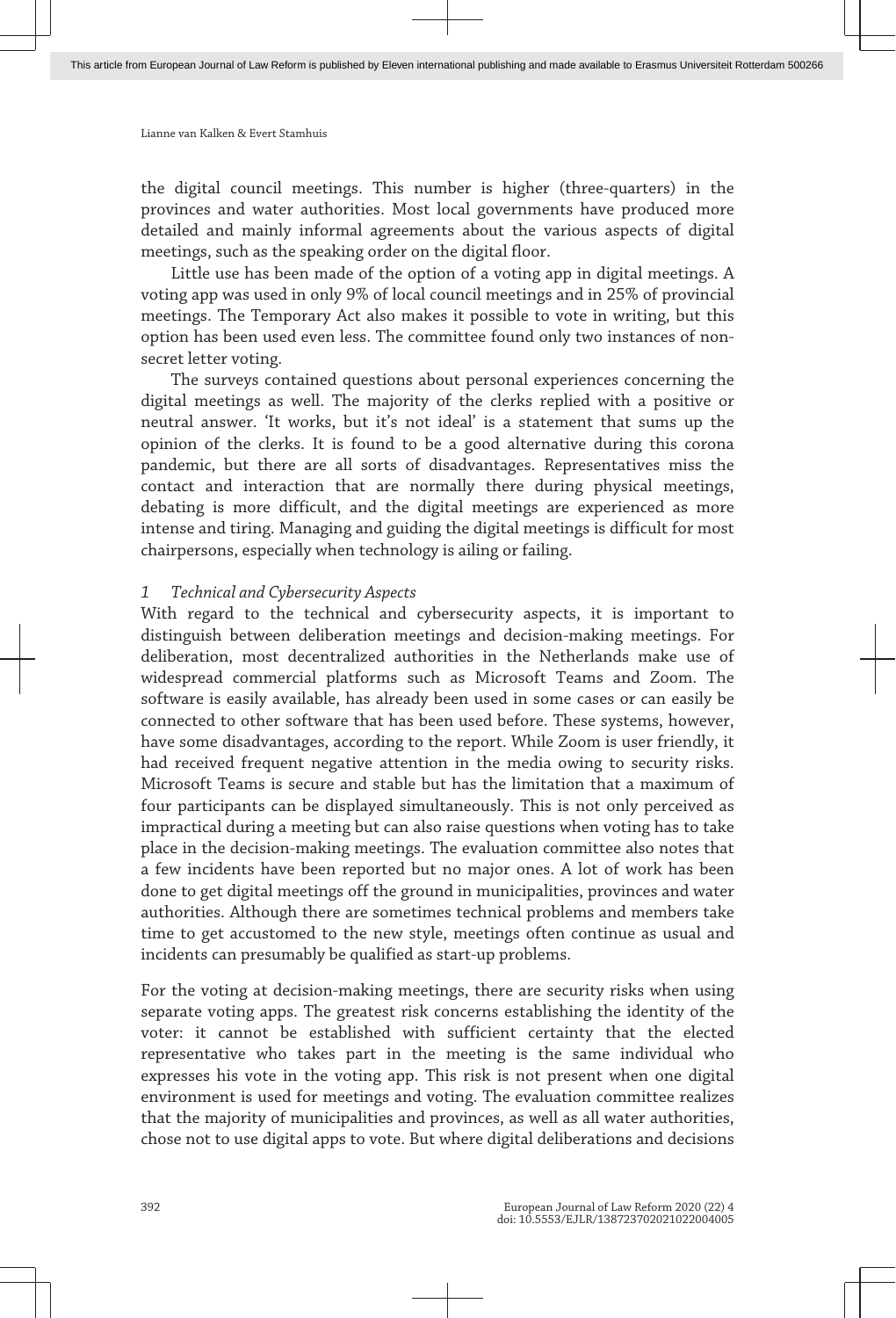would be structurally embedded in the future, the evaluation committee deems it necessary to repair the current discrepancy between digital versus physical voting. It is recommended that representatives can vote within the digital meeting environment so that the persons whose identity has been irrefutably confirmed in the meeting can vote for themselves. For the medium to long term, the evaluation committee considers it desirable that providers of meeting software implement safe and effective voting facilities or make it possible to vote by hand raising after identifying all those present in a meeting. It is important that this software shows not only totals after a vote, but also the precise distribution of votes.

#### *2 Standards of Legitimacy*

On the four legal quality criteria discussed in Section B and one additional test regarding perceived equality on the political playing field the evaluation committee collected limited evidence in its first report. It found that digital meetings have perceived impact on the political playing field. There is not enough space for everyone, the speed of interaction is lower and new skills are required. Regarding public access, it has become apparent that the already developed practice of internet streaming, supplemented by broadcasting via local media, is sufficient for passive public access. A start has been made on creating the ability to provide active communication during the digital meeting. The individual digital accessibility of the meeting for representatives is fulfilled mainly with a duty of care for the clerks and supporters of the general management. They pay attention to individual support and try to offer tailor-made solutions. In addition, when calling a digital meeting, chairpersons seem to be aware that they must take into account the objections of a potentially less digitally skilled minority, and in practice meetings are suspended and postponed in the event of technical problems. There is a reassuring caution in the use of voting apps with regard to the integrity of decision-making. If they are used, in practice they fulfil a facilitating role in identifying the voting ratio. The effective ban on hybrid meetings is important because it safeguards equality on the political playing field. In practice, the combination of a decision-making meeting in which the quorum is composed partly digitally and partly physically does not seem to occur any more. That is not to say that other threats to the political playing field cannot arise. However, the evaluation committee has not yet been able to collect general information about this. Finally, the digital meeting order also appears to be going well in practice. In about 1/10 of the digitalized meetings of 192 municipalities the chairperson needed to intervene, and the qualitative evidence showed that this capability was actually used. That capability was the fourth standard of legitimacy mentioned in the Act.

However, organizing an adequate and efficient meeting order was found to be seriously hampered by the limited possibilities of the available platforms. A functional environment that shows all meeting participants simultaneously and/ or can change more quickly in the event of a joint call, would considerably increase the opportunities for 'sound democratic decision-making', according to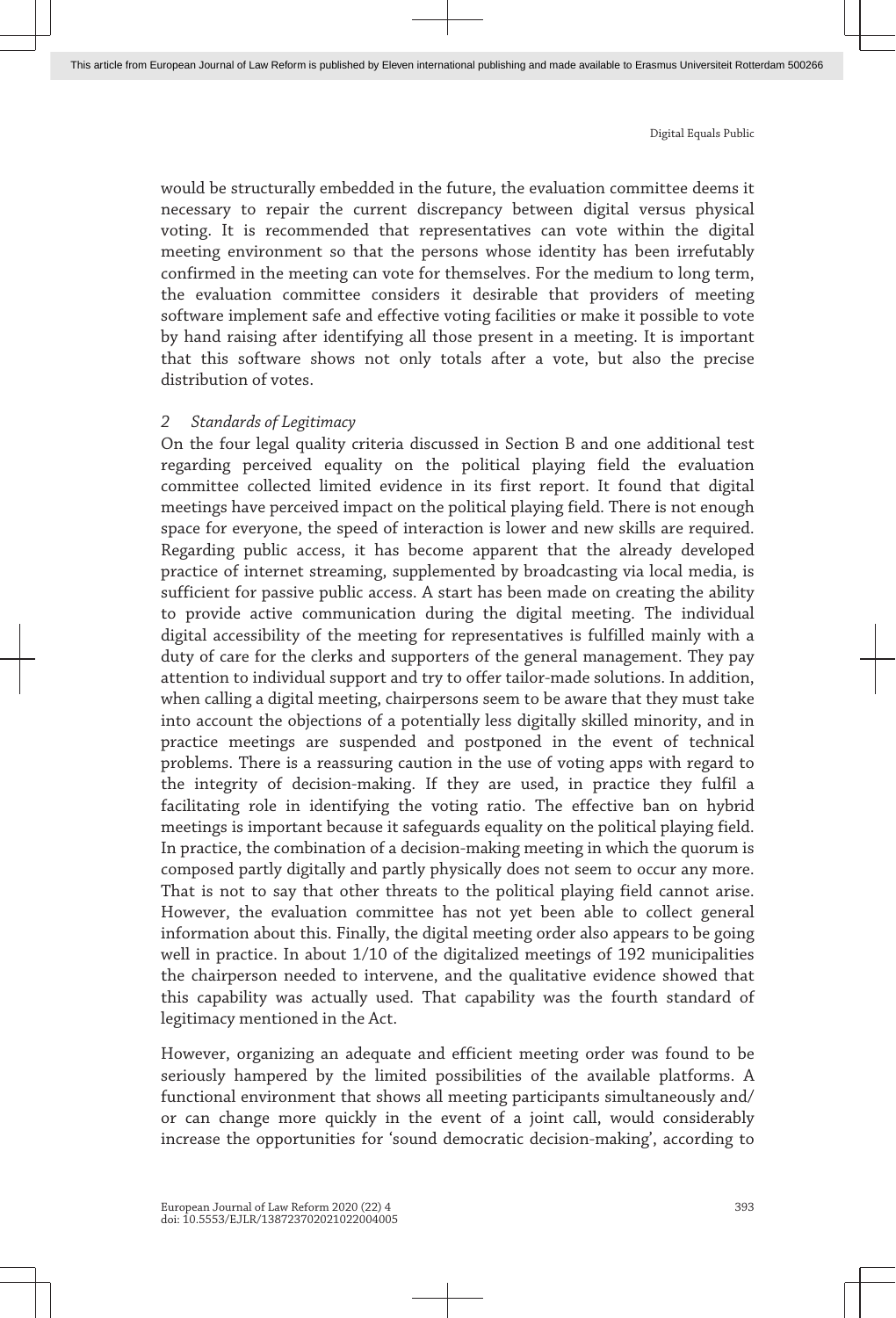the committee. With regard to safeguarding some institutional decorum, the third element that the commission assigns to the concept of the order of the meeting, useful standards appear to be developing in practice. All in all, from the legal perspective, the committee has concluded that there is no reason to amend the Temporary Act or to make use of the option to set further ministerial rules.

## *II Results From the July Report: The Political Administrative Effects on Local Governments*

In the first report of May, the evaluation committee concluded that the Temporary Act clearly met a need. Based on the outcome of the survey among clerks, supplemented with self-collected information, the committee concluded that in practice meetings were lawful and cyber-secure. In any case, there was no reason to amend the Act or to impose further national rules. The narrowest bottleneck was the lack of good videoconference software.

The report from the evaluation committee, issued in July, supplements, updates and refines the conclusions from the first report.<sup>28</sup> The main new sources of information are as follows: a manually collected overview of all decentralized plenary meetings between 15 March and 15 June, a survey among all decentralized representatives and a series of interviews by the committee with those directly involved. This regards the representatives, the mayors, aldermen and (town) clerks for municipalities and the comparable actors for the provinces and water authorities. On the basis of these results, the evaluation committee finds that the Temporary Act still meets a need, albeit increasingly as part of a varied practice of meeting in the one-and-a-half-meter society.

In the report for July, the committee reports on user experiences with the Act to date, concluding that they are not disappointing. Although the already known drawbacks of digital meetings are confirmed by the representatives (not enough speed, not enough interaction, not enough emotion, technical hassle), the statement 'digital meetings went better than I thought' shows that there is a considerable level of consensus. Age, education level of the representatives or size of municipality do not appear to make much of a difference. Significant for the preliminary opinion among the political users of the law is the conclusion with regard to the future: more than half would consider digital meetings to be a possibility that should remain available as an alternative. That certainly does not mean that there is nothing to improve in current practice. Support, in the form of technical assistance, could be improved, and the limitations imposed by the meeting software remain a problem in the eyes of the evaluation committee. But all in all, the overall consensus in the second report can be summarized as follows: 'It still isn't ideal, but it can become an alternative for physical meetings'.

In its second report the evaluation committee reports a variety of perceptions on the number of real-time followers at the digital assembly meetings and the composition of the public. Some interviewees suspect that in corona times a new

28 Second report of the evaluation committee, July 2020, pp. 11-16.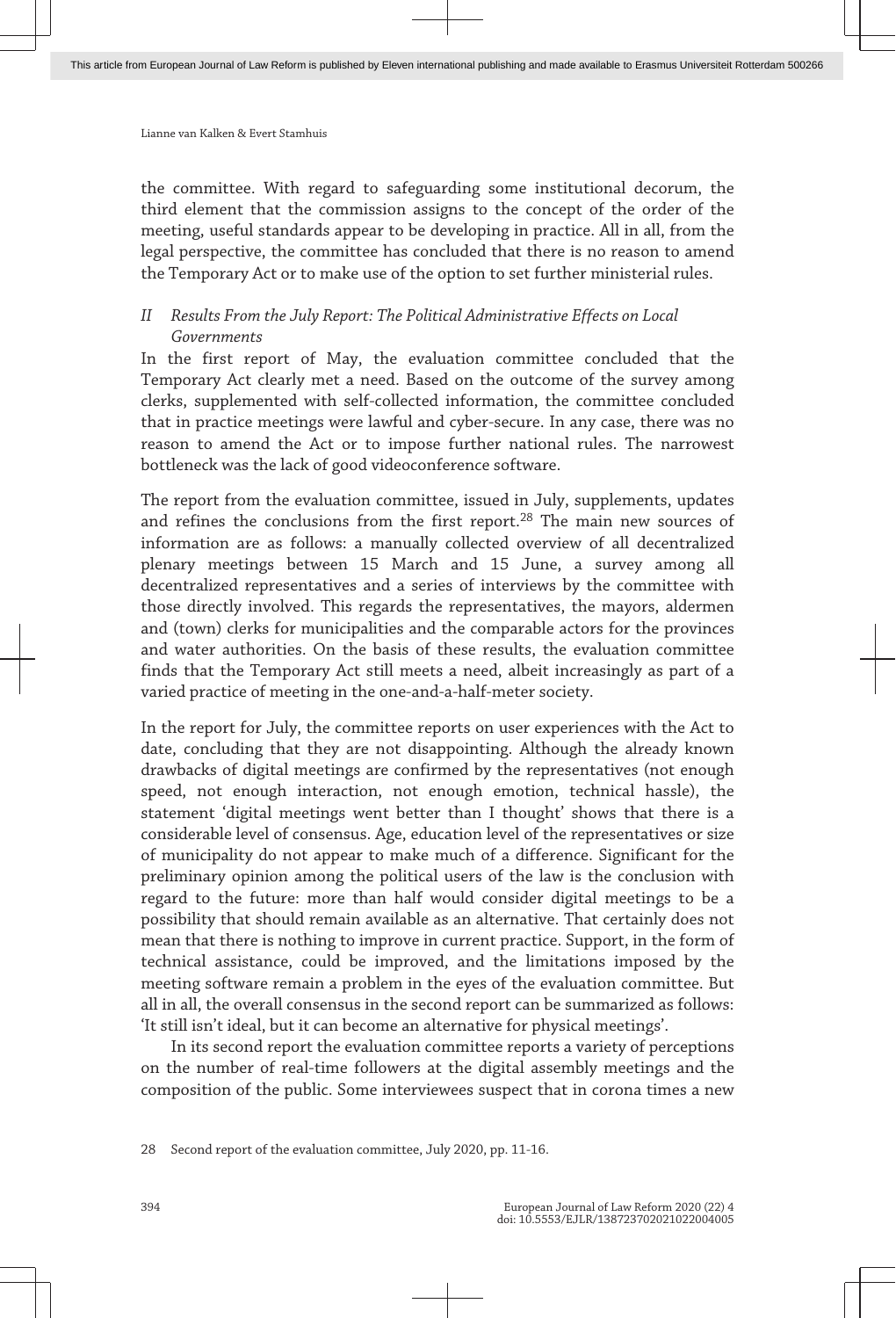kind of public interest has been raised. Others assume that the followers come from already involved groups, such as the internal civil servants, people actively supporting the political factions and (in the case of provincial assemblies) municipal representatives.

Not much could be said in the first report of May about the impact of the use of the Temporary Act on relations relevant for the political process. Local and provincial democracy and administration feed on relations between councillors and their electoral constituencies, between councillors among themselves and between councillors and the contexts of business, residential areas, local pressure or lobby groups etc. According to the second report, it is now clear to the evaluation committee that the representatives themselves experience considerable limitations in their role as councillors, where they want to fulfil their threefold constitutional function: setting the framework for the administration, controlling that administration and representing the people. However, it would be too short-sighted to blame digital conferencing for this. The lack of contact with the supporters is not primarily a result of digital meetings, but more of the corona crisis and the crisis measures in general. Furthermore, many representatives, especially of opposition parties, believe that the fulfilment of their framework-setting and controlling role is suffering in the digital meeting era. This observation is confirmed since many boards have not involved the representatives in the decision-making on aid packages with budgetary consequences. This indicates that the challenges for local democracy during the corona crisis are certainly not only caused by digital meetings and also not sufficiently remedied by the provisions of the Temporary Act. We will discuss this further in the next paragraph.

#### **D Concluding Remarks and Recommendations**

In this article we discussed the contents of the Temporary Act digital deliberation and decision-making local democracy and examined the evidence on its effect as was collected by the evaluation committee. Section B described the intended technology-neutral approach in the Act in allowing the switch from mandatory public presence meetings to any digital environment and only specifying the substantive criteria for legitimacy. The sunset clause in the Act was also discussed, and, in particular, the lack of criteria for postponing the end of the Act was critically highlighted.

Section C delved into the results of the evaluation committee as presented in their reports of May and July. In sum, the vast majority of the relevant assemblies actually used the opportunity to meet in a digital environment and was able to meet the substantive criteria. The evaluation committee has not yet dug deeper into the topic of high interest, namely public access to the digital assembly meetings. Exact measurements of the quantity of active followers from the public in this new medium have yet to take place. It must be quite easy to collect the relevant data from the provinces' and municipalities' IT staff if they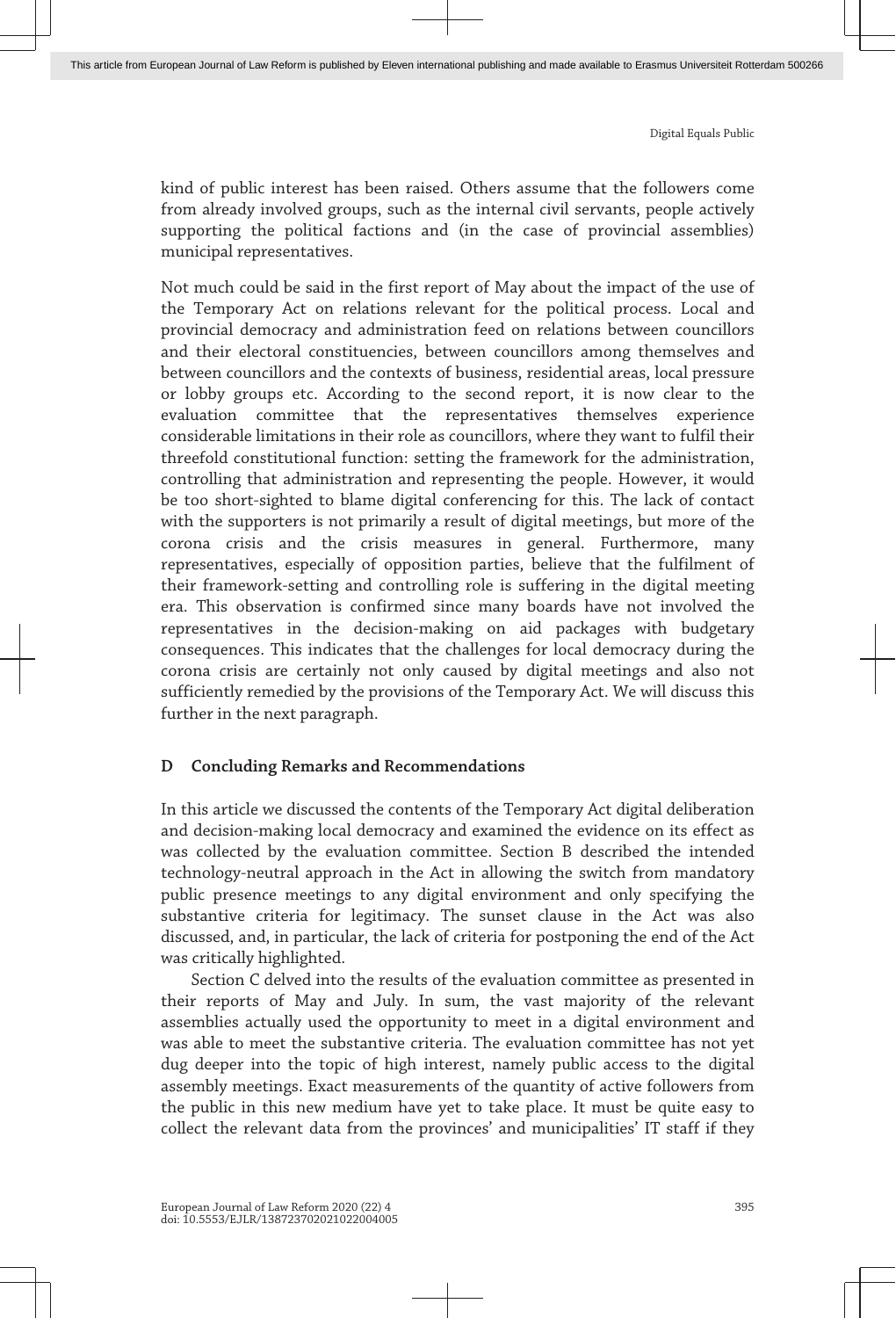deploy a simple counting device for unique visitors on the platform. It is the committee's intention to report on this issue in its third report, scheduled for November. When it comes to the political administrative aspects, the committee saw that digital conferencing impacts the political debate in the wider sense.

Our reflection on this last issue is that this effect should be ascribed not only to digitalizing the official meetings, but also to the corona crisis in its entirety. Deliberation and decision-making are important parts of the political process, which can be accommodated by digital meetings. But it was never the intention of the Temporary Act to accommodate the broader democratic process of interacting with the constituency and the objects of administration. We mean the site visits, the receptions, the soapboxes for the politicians at openings, the informal communication among politicians and with the public at large. Democracy is – also under COVID-19 circumstances – more than just the exchange of substantive points of view followed by voting in a digital meeting. We recommend the actors that are in a position to do so, to communicate clearly about the limited ambitions of digitalization in its present form. In addition, the other forms of interaction should be accommodated and incentivized to the extent possible while observing social distancing. We advise the platform Democracy in Action (footnote 9) to act as a useful forum for the exchange and development of good practices.

We discerned a first signal that the digitalization under the COVID-19 pressure turns out to be a laboratory for changing the mode of deliberation and discussion in the future. References to the more distant future in the July Report of the committee, accompanied by pleas for improvement of the platforms for voting, indicate that at least a share of the relevant actors already imagines such changes. Arguing in favour or against this would overstep the boundaries of this article, but we want to proactively criticize a facilitation of this change by extensive use of the extension clause in the Act. We have shown in Section B that the text of the Act would not prevent this but it would effectively suspend a statute without the mandatory parliamentary consent. In that sense the chosen procedure – a Royal Decree suffices to extend the exceptional regime – indirectly injects a Henry VIII clause into the statutory arrangements for the normal situation, which is unwarranted and unconstitutional.<sup>29</sup>

Moreover, the temporary nature of the Act would change purpose, from enabling flexibility to respond to changing circumstances to: enabling experimentation. This is in our view an acceptable – also technocratic – use of sunset clauses,<sup>30</sup> but we recommend not to do so without going back to parliament. An important aspect of local/regional democracy would be affected by

<sup>29</sup> A bill for a Temporary Act to cover the wider range of COVID-19 measures (Kamerstukken II, 2019-2020, 35526, nr. 2) was heavily criticized on this specific point: extension without parliament. At the time of writing, the bill was slightly amended by the government on this topic; Kamerstukken II, 2020-2021, 35526, Nota naar aanleiding van het verslag, p. 46, items 107-110, 114. Parliament is informed and is given time to debate and intervene, but explicit consent is not required.

<sup>30</sup> S.H. Ranchordás, *Sunset clauses and experimental legislation: Blessing or curse for innovation*, Koninklijke Wöhrmann B.V., 2014.